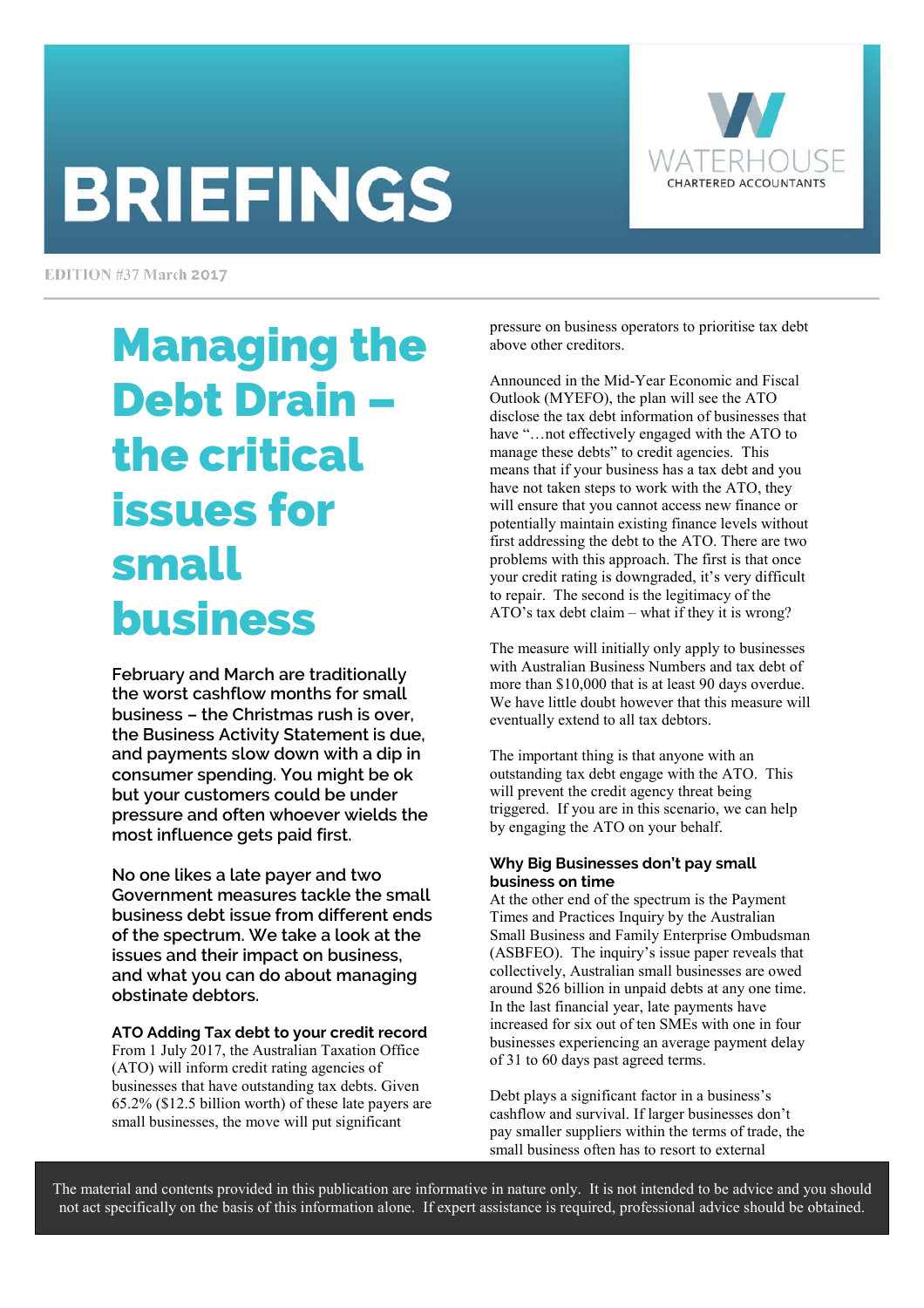

funding to manage the cashflow requirements of the business.

The inquiry is looking at options to improve the payment times of large business. Some of these solutions are already in play in some States such as a requirement for large projects to use supply chain finance where project bank accounts hold funds in trust to ensure supply chain participants are paid. Other solutions are in the 'naming and shaming category' where large businesses would be obliged to report their current payment times or for smaller businesses to report late payments.

The inquiry is expected to deliver its final report to Government in March 2017.

#### **What to do about debt**

Dealing with delinquent debtors is painful, particularly when you can't afford to lose the customer. The most obvious tactic is to stay on top of debtors: Ensure that your contracts and invoices have clear payment terms, and you have a procedure to follow through once a customer breaks these terms. Importantly, ensure you keep a record of actions you take to recover debt. This record will come into play if you have to use a more formal resolution mechanism.

Ultimately, some customers will not pay you even if your terms are clear and you have done everything in your power to recover the debt. Often small businesses just give up and don't deal with the customer in question again. Some of the other options available to you are:

- Final letters of demand with the relevant court documents attached. Legal document provider LawCentral has a clever product for this that takes you through the Letter of Demand to the appropriate court documentation. Sometimes the letter will be enough to trigger action from the debtor to pay but you must have the intent of following through. These kits are available for NSW, QLD, VIC and WA.
- Engage a debt recovery agency. Commission rates for debt collection services vary between 5% and 30% of the value of the debt.
- Sell the debt for a small percentage of the owing value.

#### What employers need to know about FBT 2017

We know that no one likes to pay tax and certainly no more tax than they should. But very few people want to be on the wrong side of an Australian Taxation Office (ATO) audit where fees and penalties are paid for neglecting your obligations.

The Fringe Benefits Tax (FBT) year ends on 31 March which means the ATO will be looking closely at whether or not every employer who should be paying FBT is, and whether they are paying the right amount.

#### **Housekeeping**

If your business has cars and you need to record odometer readings at the first and last days of the FBT year (31 March and 1 April), have your team take a photo on their phone and email it through to a central contact person – it will save running around to every car.

#### **Should I be registered for FBT**

If you have employees (including Directors of a company) then it's possible your business needs to register for FBT. Generally, your business needs to register for FBT if you are providing benefits to employees that are not exempt from FBT. So, if you provide cars, car spaces, reimburse private (not business) expenses, provide entertainment (food and drink), employee discounts etc., then you are likely to be providing a fringe benefit.

There are exemptions to FBT, such as portable electronic devices like laptops and iPads (although there are rules around how many), protective clothing, tools of trade etc,. If your business only provides these exempt items, or items that are infrequent and valued under \$300, then you are unlikely to have to worry about FBT.

#### **The FBT rate is changing**

The FBT rate will decrease on 1 April 2017. The rate change is because of the 2% Debt Tax (Temporary Budget Repair Levy) on high income earners which imposes a 2% levy on every dollar of a taxpayer's annual taxable income over \$180,000 from 1 July 2014 until 30 June 2017. The FBT rate was brought into line with the Debt Tax to discourage high income earners from using the FBT system to lower their taxable income. Assuming the Debt Tax does end on 30 June 2017 as anticipated and not extended, the FBT and gross

#### **Head Office**

Suite 12 Level 3, Gateway Building 1 Mona Vale Road Mona Vale NSW 2103 **Sydney Office**  Level 8 23 O'Connell Street Sydney NSW 2000 **T** 02 8973 2222

admin@waterhouseca.com.au **www.waterhouseca.com.au ABN 60 535 258 608** 

Liability limited by a scheme approved under Professional dards Legislation

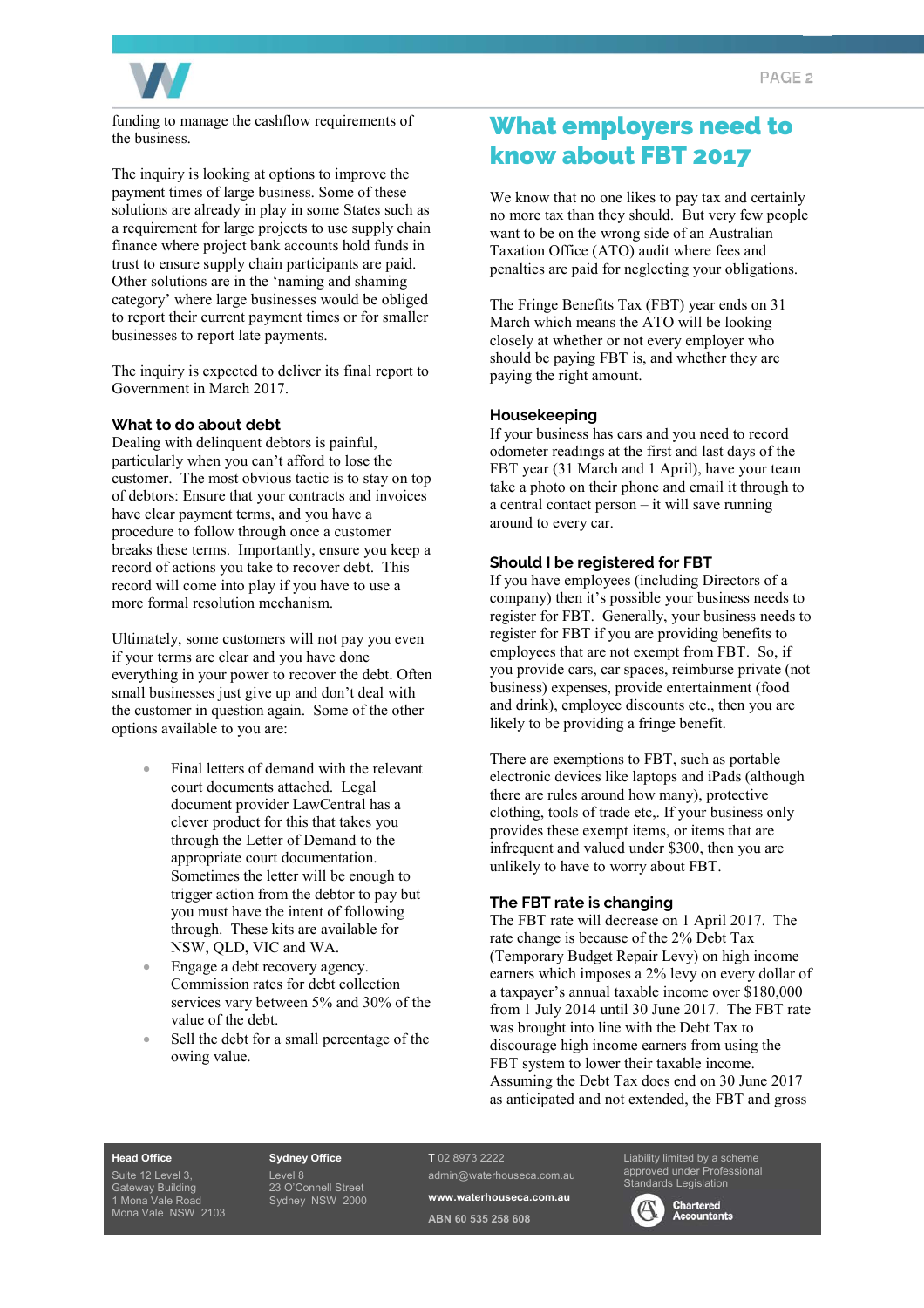

up rates will decrease to previous levels from 1 April 2017.

| <b>FBT</b> year                     | <b>FBT</b><br>Rate | Type 1<br>Gross<br>Up rate | Type 2<br><b>Gross</b><br>Up rate |
|-------------------------------------|--------------------|----------------------------|-----------------------------------|
| 1 April 2015<br>to 31 March<br>2017 | 49%                | 2.1463                     | 1.9608                            |
| 1 April 2017<br>onwards             | 47%                | 2.0802                     | 1.8868                            |

#### **Managing the Log Book just got easier**

Log books need to be kept by employers using the operating cost method for FBT purposes so that they can estimate and validate the business use percentage of a car. The more personal use the more tax paid. Anyone who has been through this process knows it is time consuming, particularly where there are multiple cars. The ATO has now made the process simpler where employers have 20 or more 'tools of trade' cars. A tool of trade car is a car required for the job – like for a sales representative required to travel extensively for business purposes.

There are a few conditions to access the simplified method:

- Valid log books need to be kept for at least 75% of the cars in the log book year;
- The employer (not the employee) chose the make and model of the car;
- Each car in the fleet has a value less than the luxury car limit when purchased;
- The cars are not provided as part of an employee's remuneration package (e.g., under a salary packaging arrangement); and
- Employees cannot elect to receive additional remuneration in lieu of the use of the cars.

If these conditions are met, the employer can apply an average business use percentage to all 'tool of trade' cars held in the fleet in the log book year and the following four years. Employers who can access this simplified method can apply this approach for 5 years assuming the key details remain the same.

#### **Review salary packaging & the opportunity for high income earners**

Salary packaging has been less attractive over the last few years with the higher FBT rate and restrictions being placed on some of the popular FBT concessions. With the FBT rate changing again on 1 April 2017, it's important to review all existing arrangements and make sure that everyone understands - employers and employees - what the package looks like once the rate decreases. In general, salary packaging will become less expensive to provide once the FBT rate goes down again, so look for the opportunities to save.

For high income earners earning above \$180,000, you have a one-off opportunity to reduce your taxable income when the FBT rate is reduced from 1 April 2017 until the Debt Tax is removed on 30 June 2017 (see the FBT rate is changing). Just be certain that any arrangements put in place are executed correctly. The ATO will be looking closely at any packaging arrangements that drop an individual's income below the Debt Levy threshold level.

Briefly, an effective salary sacrifice arrangement is one that:

- Forms part of the employee's remuneration, i.e. the benefits are replacing amounts that would have been payable as salary.
- Is documented in writing. The employee needs to agree in writing to forgo a certain amount of income before that income has been earned, in return for benefits of a similar value. If the ATO want to clarify this point there will need to be documentation and a trail - paperwork and transactions - backing it up.
- Is not reimbursed to the employee's bank account. The salary sacrificed amount needs to come out of the salary or wages.

#### **What the ATO are targeting this FBT year – businesses that have bought cars and living away from home allowances**

Datamatching has become more sophisticated over the years to the point where there very few transactions you can make without the ATO knowing about it. While the team at the ATO don't go through data line by line they do look at anomalies. These anomalies, or exception reports, narrow down who should come under scrutiny. If you or your business comes up on one of these lists the first thing that will happen is that the ATO will reach out and start asking for more information to validate your position. This is why having your documentation in place is so important. If you don't have records validating your position the next step might be an audit.

One of those anomalies this FBT year is where a business has purchased vehicles but fringe benefits have not been reported to the ATO. While this

**Head Office**  Suite 12 Level 3, Gateway Building 1 Mona Vale Road Mona Vale NSW 2103 **Sydney Office**  Level 8 23 O'Connell Street Sydney NSW 2000

#### **T** 02 8973 2222

**ABN 60 535 258 608** 

admin@waterhouseca.com.au **www.waterhouseca.com.au** 

Standards Legislation



Liability limited by a scheme approved under Professional